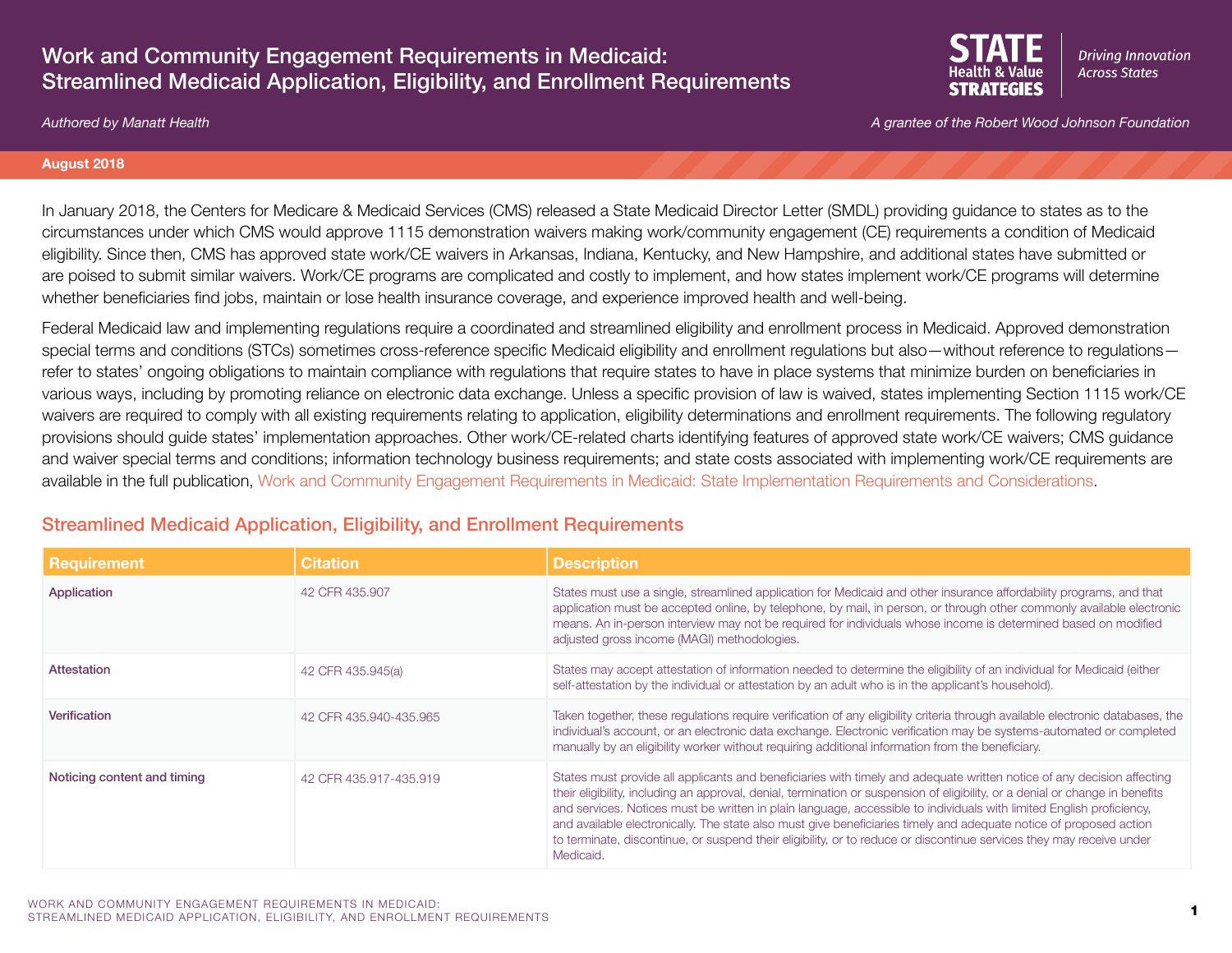| <b>Requirement</b>                     | <b>Citation</b>        | <b>Description</b>                                                                                                                                                                                                                                                                                                                                                                                                                                                                                                                 |
|----------------------------------------|------------------------|------------------------------------------------------------------------------------------------------------------------------------------------------------------------------------------------------------------------------------------------------------------------------------------------------------------------------------------------------------------------------------------------------------------------------------------------------------------------------------------------------------------------------------|
| Appeals processes                      | 42 CFR 431.200-431.250 | States must provide an opportunity for a fair hearing to any person whose claim for assistance is denied or not<br>acted upon promptly, or who is subject to suspension, termination, reduction of services, or denial of a good cause<br>exemption. Medicaid regulations specify detailed requirements related to hearing notices, rights, and procedures.                                                                                                                                                                        |
| Change in circumstance                 | 42 CFR 435.916(d)      | States must promptly redetermine eligibility between regular renewals of eligibility whenever they receive information<br>about a change in a beneficiary's circumstances that may affect eligibility.                                                                                                                                                                                                                                                                                                                             |
| <b>Renewals</b>                        | 42 CFR 435,916         | Ex parte renewals (renewals that do not require any action by the beneficiary) should be processed based on reliable<br>information available in the beneficiary's account and/or new information that the state has verified through electronic<br>data sources. To the extent the state needs additional information to complete a renewal, the state must issue a<br>pre-populated form that includes all eligibility-related information available to the state and requests new information<br>required to renew eligibility. |
| Coordinated eligibility and enrollment | 42 CFR 435,1200        | States must ensure coordinated eligibility and enrollment processes, including for eligibility renewal, among Medicaid,<br>marketplace, and other insurance affordability programs to minimize burden on the individual; comply with eligibility<br>information-sharing requirements; and ensure prompt determinations of eligibility and enrollment without undue delay.                                                                                                                                                          |

, , , , , , , , , , , , , , ,

**START**